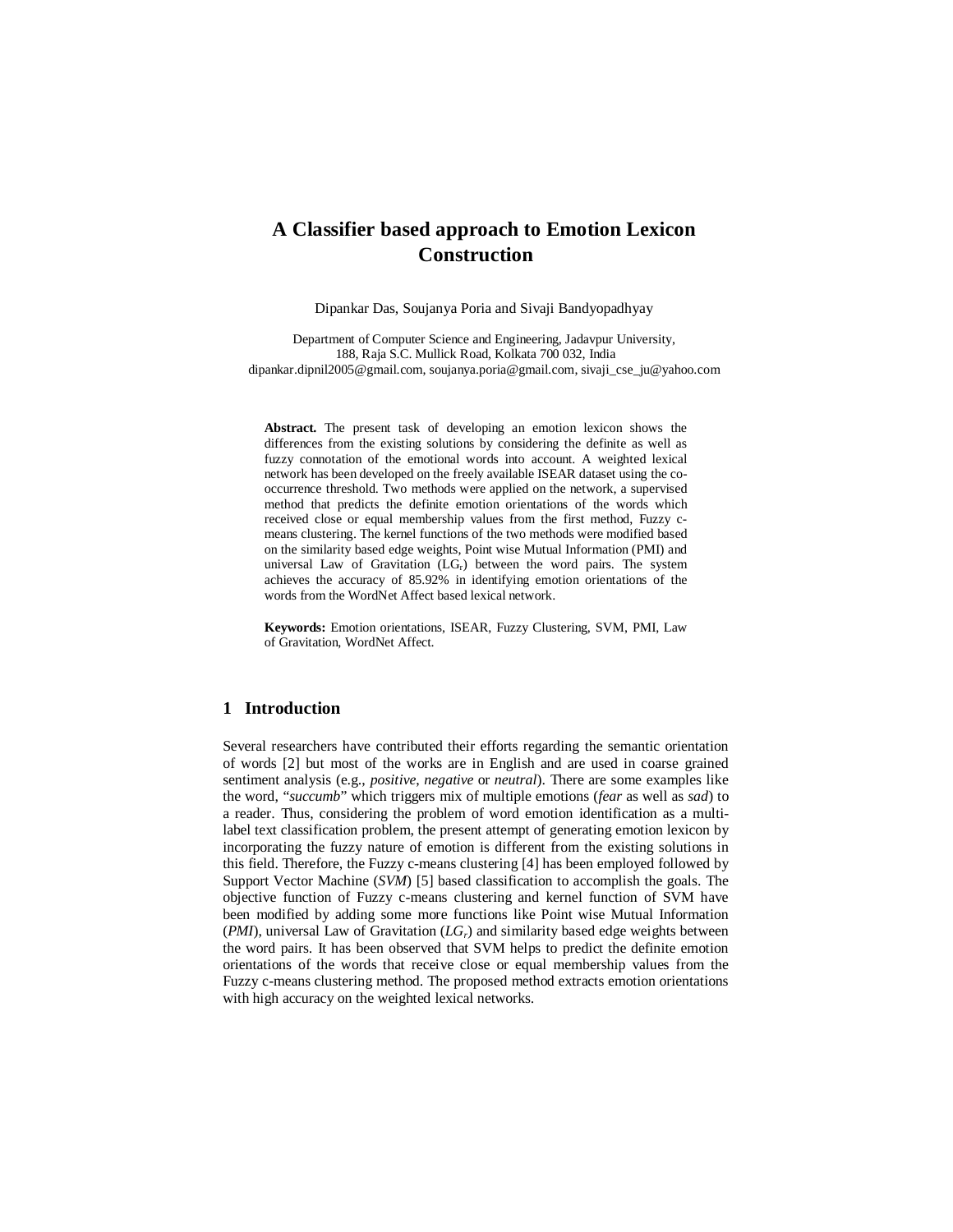## **2 Construction of Lexical Network**

A generalized lexical network (*G*) has been constructed from the psychological statements of the ISEAR (International Survey of Emotion Antecedents and Reactions) dataset [6]. The psychological statements contain about  $3\nu$ -4 sentences preclassified into seven categories of emotion (*anger, disgust, fear, guilt, joy, sadness* and *shame*). A set of standard preprocessing techniques was carried out, *viz.*, *tokenizing, stemming* and *stop word removal* using *Rapidminer's text plugin* <sup>1</sup> . The Stanford Part-of-Speech (POS) Tagger<sup>2</sup> and the *WordNet* stemmer [7] have been used for (*POS*) tagging and lemmatization of the statements. A total of 320 stop words (quite frequent words such as "*any*~*thing*/*body*" and "*Wh*~*en*/*ile*" etc.) are removed. Negation words include the 6 words ("*not*", "*no*", "*never*" etc.). In addition to the usual negation words, the words and phrases which mean negations in a general sense have also been included (e.g., "*free from*" and "*lack of*"). Finally, to construct the lexical network, two words are linked if one word appears with the other word in a single statement. A total of 449060 words were found.

**Co-occurrence based Network**  $(G<sub>C0</sub>)$ **:** Co-occurrence identifies the chances of frequent occurrence of two terms in a text corpus alongside each other in a certain order as an indicator of semantic proximity. In contrast to collocation, co-occurrence assumes interdependency of the two terms. A co-occurrence network  $(G_{C_0})$  has been developed from the generalized network (*G*) based on the co-occurrence *threshold* > 1 in the whole corpus. The co-occurrence network  $(G_{C_0})$  consists of 82,457 words.

**WordNet Affect based Network**  $(G_{WA})$ **:** The generalized lexical network  $(G)$  is transformed into another lexicalized network based on the words present in the *Wordnet Affect* [1]. Each word of a statement and its stem form is searched in any of the six *WordNet Affect* lists. If any match is found, the word is tagged as the *Emotion Word* <*EW*>. Two words are linked if one word is an *Emotion Word* <*EW*> and appears in the context of the other word in a statement. This type of *WordNet Affect* based network  $(G_{WA})$  consists of 63,280 words.

**Similarity based Weighted Networks:** The weights (ρ) are assigned to the edges of the word pairs in the networks based on two types of similarity measure, WordNet distance based similarity (*WSim*) and Corpus distance based similarity (*CSim*).

 **WordNet Distance based Similarity (***WSim***).** English WordNet 2.1<sup>3</sup> has been used to measure the semantic distance between two words. WordNet::Similarity is an open-source package for calculating the lexical similarity between word (or sense) pairs based on variety of other similarity measures.

**Corpus Distance based Similarity**  $(C_{Sim})$ **.** In case of Corpus distance based similarity  $(C_{Sim})$ , we averaged the lexical distances  $(L_d)$  of the co-occurred word pairs in the statements without considering their ordering. We consider the inverse values of the  $W_d$  and  $L_d$  by assuming that the larger distance between two words implies lower similarity and vice versa. The weights are calculated based on the summation of two similarity scores as shown below. The corresponding weighted networks are denoted as *G* ' *GCo*' and *GWA*'.

 $\overline{a}$ 

<sup>1</sup> http://rapid-i.com/content/blogcategory/38/69/

<sup>2</sup> http://nlp.stanford.edu/software/tagger.shtml

<sup>3</sup> http://www.d.umn.edu/tpederse/similarity.html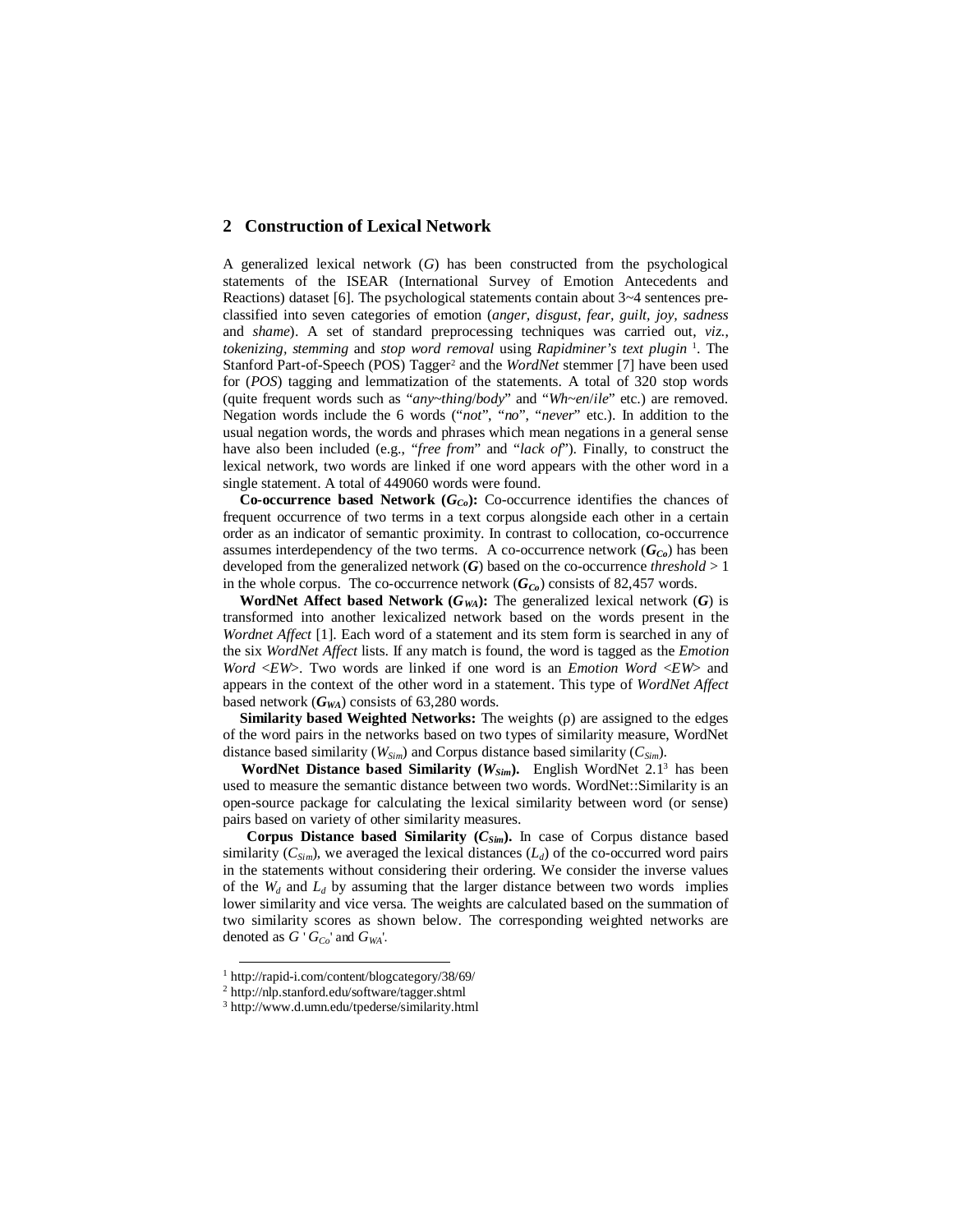### **3 Fuzzy Clustering cum SVM based Classification**

The Fuzzy c-means clustering algorithm [4] followed by a SVM based supervised classification [5] has been employed by modifying the objective function and kernel functions using three more functions like Point of Mutual Information (*PMI*) (α), universal Law of Gravitation  $(LG<sub>r</sub>)$  (β) and similarity based edge weights (ρ). The PMI identifies the association between two words  $(w<sub>1</sub>$  and  $w<sub>2</sub>)$  while the universal Law of gravitation  $(LG_r)$  incorporates the lexical affinity between two words for belonging to an emotion cluster. Considering the lexical network as the universe of words, the word pairs as the two masses and the root mean square of their lexical distances  $(L_d)$  as the distance between the masses, the affinity or attraction between the word masses has been calculated using the notion of Gravitational Force (F). The Gravitational constant G has been calculated based on the average degree of the nodes present in that network.

$$
PMI, \alpha = \log \frac{p(w_1, w_2)}{p(w_1), p(w_2)}, F, \beta = G. \frac{m_1 m_2}{r^2},
$$

where  $m_1 = f_{count}(w_1, w_2)$ , number of times the word  $w_1$  appears before the word  $w_2$  in the corpus and  $m_2 = f_{count}(w_2, w_1)$ , number of times the word  $w_2$  appears before the word  $w_l$  in the corpus and the distance  $r$ , root mean square of the lexical distances (*Ld*) between an word pair is,

$$
r = \sqrt{\sum_{i=1}^{n} \frac{L^2}{n_{co}}}
$$
, where  $n_{co}$  is the number of Co-occurrences.

The modified objective functions (*J*) of the Fuzzy c-means clustering is as follows,

$$
J = \sum_{i=1}^{c} \sum_{k=1}^{N} \mu_{ik}^{p} (||x_{k} - v_{i}||)^{2} + (\alpha + \beta + \rho) \sum_{i=1}^{c} \sum_{k=1}^{N} \mu_{ik}^{p} (||x_{k} - v_{i}||)^{2}), p > I
$$

where, *p*, the exponential weight influences the degree of fuzziness of the membership function.  $x_k$  is the co-ordinate in an *n*-dimensional space of  $k^{\text{th}}$  point where the values of *n* features are mapped into *n*-dimensional space such as  $x_k = (p_i, p_j)$  $p_2, p_3, \ldots, p_n$ ) where  $p_i$  is the value of the *i*<sup>th</sup> feature. The other functions are as follows, To acquire the optimality, the modified objective function is differentiated with respect to  $\mathbf{v}_i$  (for fixed  $u_{ij}$ ,  $i = 1, \ldots, k, j = 1, \ldots, n$ ) and to  $u_{ij}$  (for fixed  $\mathbf{v}_i$ ,  $i = 1, \ldots$ *, k*),  $\frac{\partial J}{\partial v_i} = 0$ *J v*  $\frac{\partial J}{\partial v_i} =$ . If we assume  $||x_k - v_i||^2 = D_{ik}$  and  $(\sum_{k} (||x_k - v_k||)^2$  $\sum_{x_r \in N_k}$   $\langle \cdots | x_r \cdots v_i \cdots | y_r \cdots y_i \rangle$  $(x_r - v_i ||)^2 = y_i$  $\sum_{r \in N_k} (||x_r - v_i||)^2 = y_i$ , the modified

objective function is turned into the following equation where the Lagrange multiplier  $(\lambda)$  is introduced for solving it.

$$
F_m = \sum_{i=1}^{c} \sum_{k=1}^{N} (\mu_{ik}^{p} D_{ik} + (\alpha + \beta + \rho) \mu_{ik}^{p} y_i) + \lambda (1 - \sum_{i=1}^{c} \mu_{ik})
$$

If the modified objective function is differentiated with respect to the membership variable  $\mu_{ik}$ , the membership value is obtained as follows,

$$
\frac{\partial F_m}{\partial \mu_{ik}} = p \mu_{ik}^{p-1} D_{ik} + (\alpha + \beta + \rho) \mu_{ik}^{p-1} y_i - \lambda = 0 \text{ and } \frac{\partial F_m}{\partial \mu_{ik}} = 0
$$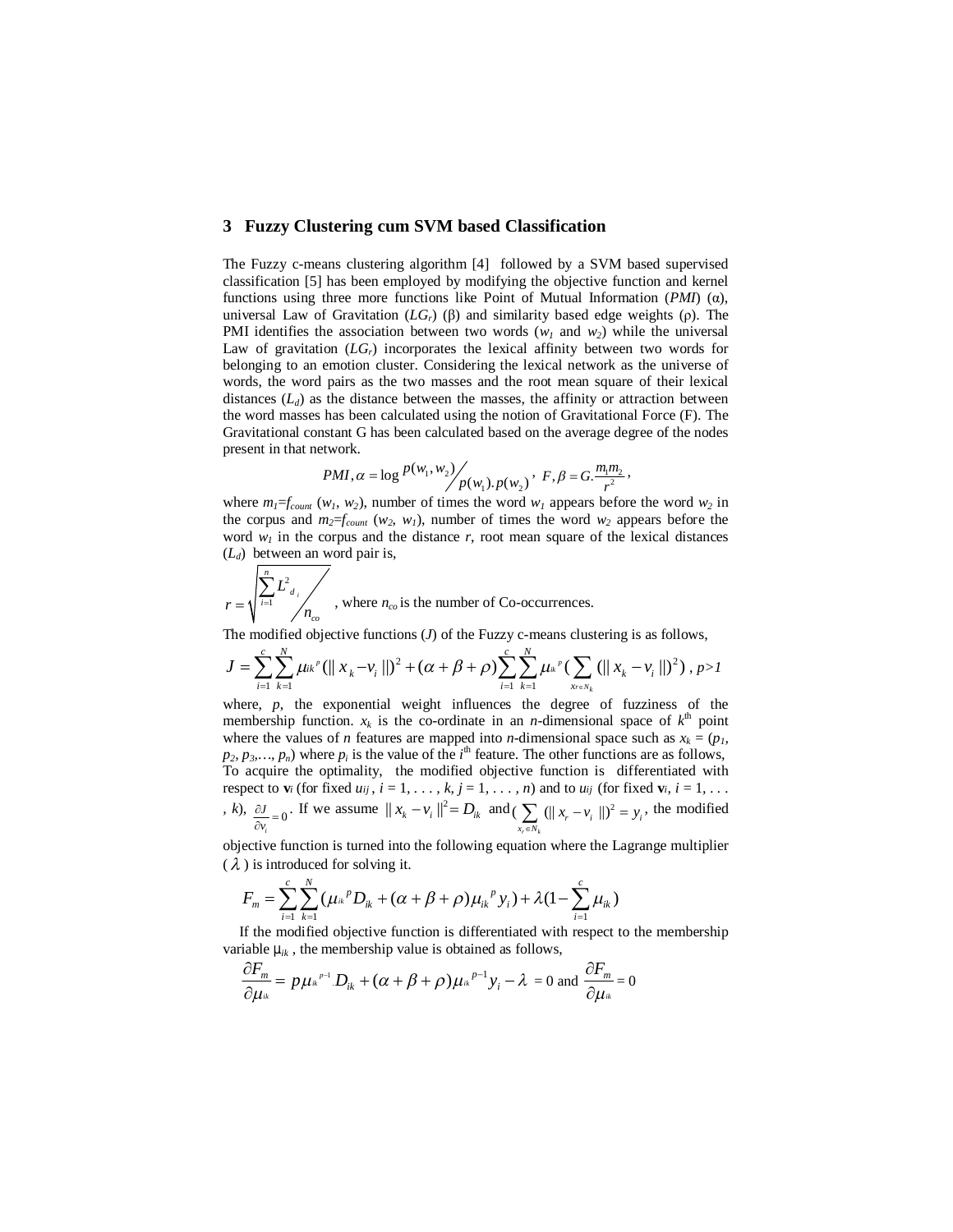$$
\mu_{ik} = \frac{\lambda}{p(D_{ik} + (\alpha + \beta + \rho)y_i)}, \text{ where } \sum_{i=1}^{c} \mu_{ik} = 1,
$$
\n
$$
\lambda = \frac{p}{(\sum_{j=1}^{c} (\frac{1}{(D_{jk} + (\alpha + \beta + \rho)y_j)})^2 / p - 1)^{p-1}}, \mu_{ik} = \frac{1}{\sum_{j=1}^{c} (\frac{D_{ik} + (\alpha + \beta + \rho)y_i}{D_{jk} + (\alpha + \beta + \rho)y_j})^2 / p - 1}
$$

The centre of the cluster is identified using the following equation.

$$
\frac{\partial F_m}{\partial v_i} = 0, \ v_i = \frac{\sum_{k=1}^N \mu_{ik}^{p}(x_k + (\alpha + \beta + \rho) \sum_{x_r \in N_k} x_r)}{(1 + \alpha + \beta + \rho) \sum_{k=1}^N \mu_{ik}^{p}}
$$

The hyper parameter was selected by using the universal law of gravitation and the Co-occurrence *threshold* >1. The previous results show that the clustering technique can help to decrease the complexity of SVM training [8]. Thus, the *SVM* based classifier has been employed to identify the definite class for an emotion word by modifying its kernel function (using  $α$ ,  $β$  and  $ρ$ , the similar functions used in Fuzzy clustering), dividing the training data into sections and excluding the set of clusters with minor probability for support vectors. For the clusters of mixed and uniform category, the support vectors by SVM are extracted and formed into reduced clusters. The best feature set for the classifier has been identified based on the performance of the classifier in terms of accuracy of the classifier. Information Gain Based Pruning (*IGBP*) was carried out to remove the words (e.g. *game*, *gather*, *seem* etc.) that do not play any contributory role in the classification. Features with high Information Gain reduce the uncertainty about the class to the maximum. The input vectors have been generated from the concept template of the statements. Each of the concept template contains the *lexical* pattern *p* using a context window that contains the words around the left and the right of the *Emotion Word*, <*EW*>, e.g.,

*p =* [*l*-i…*l-3l-2 l-1* <*EW*> ...</*EW*> *l+1 l+2 l+3…l+i*], where,  $l\pm i$  are considered as the *context* of  $p$  as the contexts are good predictors for emotion in a corpus. Equivalent emotional seed words are used to learn the context rules that contain information about the equality of the words in context.

### **4 Experiments**

The proposed method is evaluated in terms of precision for the words that are classified with high confidence. In case of SVM, it was found that the top 100 words of each emotion classes achieved 82.78% accuracy. Therefore, the membership value  $(\mu_{ik})$  of each cluster as identified during fuzzy clustering was regarded as a confidence measure and incorporated into the SVM. Then, the words with the highest membership values are evaluated with respect to a cluster and the top 100 words for seven emotion classes achieved more than 95% accuracy. The results (in Table 1) show that the membership value of each cluster can work as a confidence measure of the classification as well as it enhances the precision on several lexical networks. It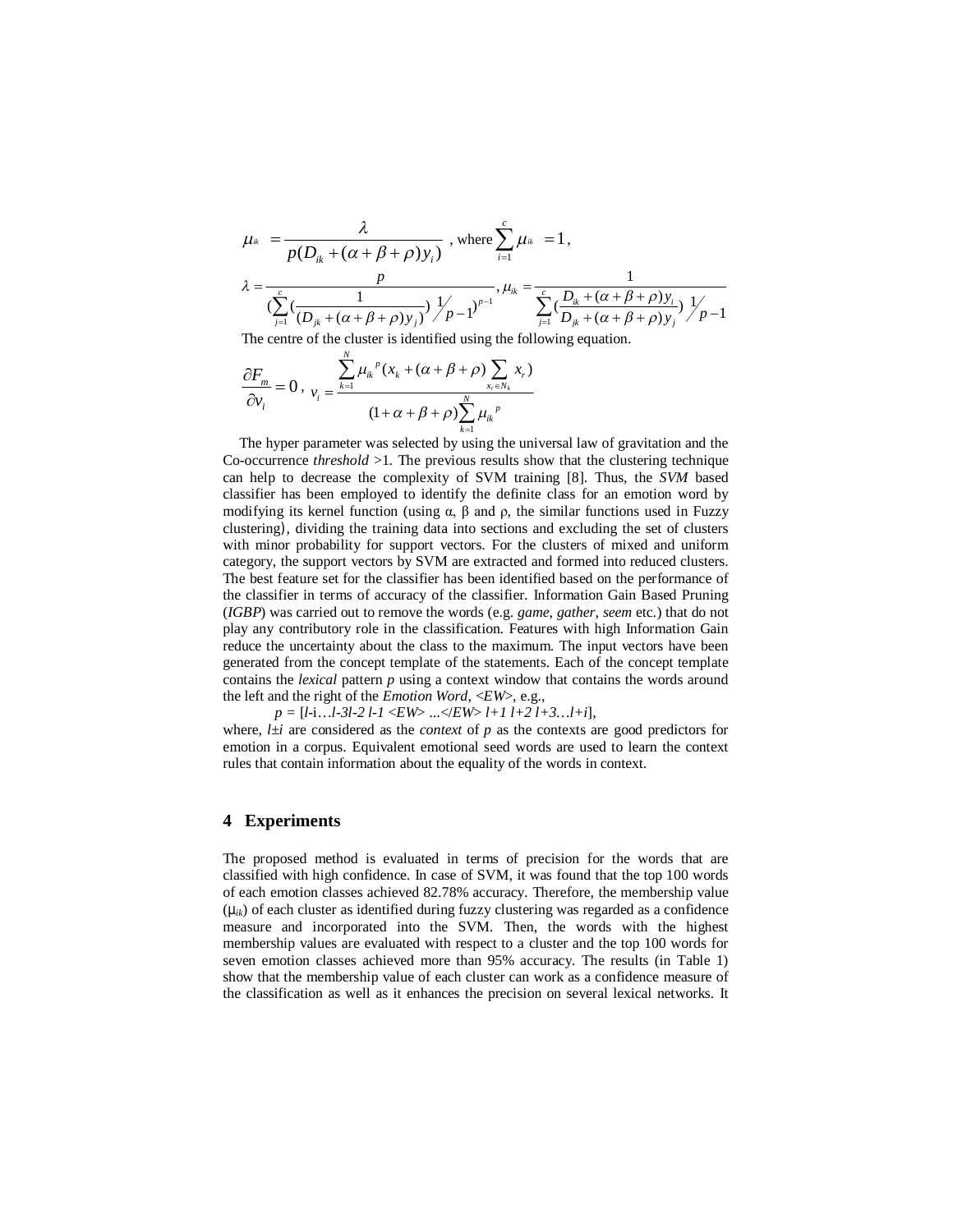has been observed that the system performs better on the weighted lexical networks in comparison with their ordinary versions. It implies that the similarity based scoring influences the fuzzy clustering as well as the SVM to predict their emotion orientation. Additionally, further experiments conducted using the SVM alone on these networks reveal that the fuzzy clustering helps the SVM to clarify the lexical ambiguities. In most cases, the co-occurrence and the similarity based scoring information from the corpus improve accuracy.

**Table 1.** Precision of different Classifiers (in %) for top 100 words on various networks.

| <b>Approaches</b> |         |       |       | $G_{WA}$ | $G_{WA}$ | Gco   | $G_{Co}$ |
|-------------------|---------|-------|-------|----------|----------|-------|----------|
| <b>SVM</b>        |         | 83.22 | 85.19 | 88.23    | 91.67    | 84.10 | 86.77    |
| Fuzzy<br>$+SVM$   | c-means | 88.01 | 90.78 | 92.56    | 95.02    | 87.44 | 91.60    |

**Impact of Psychological Features:** Feature plays a crucial role in any machinelearning framework. By reviewing the ISEAR dataset, the following features related to emotion and psychology have been selected to accomplish the classification task. Each of the features is assigned with different numeric values as supplied by the ISEAR dataset. Each word associated with the following features is represented as the feature vector. The detail impact of the psychological features is described in Table 2.

- A. Background Variables (*Age, Gender, Religion, Occupation, Country*)
- B. General Variables (*Intensity, Timing, Longevity*)
- C. Physiological Variables (*Ergotropic and Trophotropic Arousals and Felt temperature*)
- D. Expressive Behavior (*Movement, Non-verbal and Paralinguistic activity*)

The individual results based on the general and physiological variables show various interesting insights of the variables from the perspective of emotion (e.g., low *intensity* for emotion classes of *shame* and *guilt* and high for *joy*, *fear* and *sadness*) [3] in addition with the less contributing features, background variables and expressive behaviour. Finally, the system achieves 85.92% accuracy on the *WordNet Affect* based weighted lexical network.

**Error Analysis:** Mainly four types of errors have been investigated. The identification of emotion words present in a statement but in two separate sentences does not always carry the similarity between their lexical patterns and therefore performs poor on the weighted networks. The second error type is that some of the ambiguous words are still present ("*faint*", "*sick*", "*humble*" etc.) even after including the membership value of the Fuzzy clustering algorithm into SVM. The third error type is the presence of implicit emotions ("*Dreams are in the eyes of the children*" do not contain any direct emotion word but contain an emotional sense). The fourth error type is related to the idiomatic expressions. Idiomatic expressions often do not detect the emotion orientation of the words even after including the present text based psychological knowledge. The current model cannot deal with these types of errors. We leave their solutions as future work.